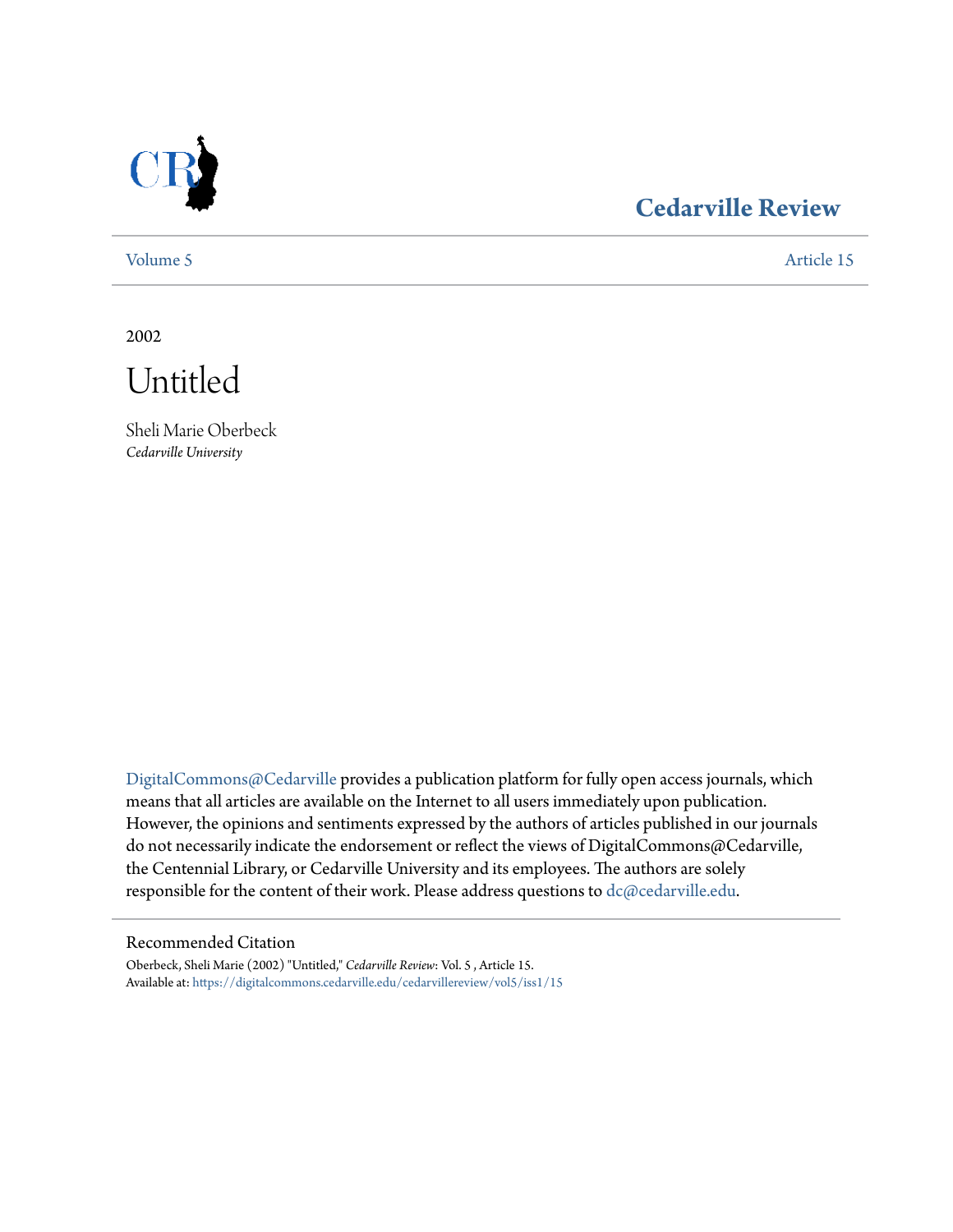# Untitled

Browse the contents of [this issue](https://digitalcommons.cedarville.edu/cedarvillereview/vol5/iss1) of *Cedarville Review*.

## **Keywords**

Photography

## **Creative Commons License**  $\bigcirc$   $\circ$

This work is licensed under a [Creative Commons Attribution-Noncommercial-No Derivative Works 4.0](http://creativecommons.org/licenses/by-nc-nd/4.0/) [License.](http://creativecommons.org/licenses/by-nc-nd/4.0/)

## **About the Contributor (Optional)**

Sheli Marie Oberbeck is a senior English major. Sheli plans to pursue a career in world missions.

Follow this and additional works at: [https://digitalcommons.cedarville.edu/cedarvillereview](https://digitalcommons.cedarville.edu/cedarvillereview?utm_source=digitalcommons.cedarville.edu%2Fcedarvillereview%2Fvol5%2Fiss1%2F15&utm_medium=PDF&utm_campaign=PDFCoverPages)

Part of the [Art and Design Commons,](http://network.bepress.com/hgg/discipline/1049?utm_source=digitalcommons.cedarville.edu%2Fcedarvillereview%2Fvol5%2Fiss1%2F15&utm_medium=PDF&utm_campaign=PDFCoverPages) and the [Photography Commons](http://network.bepress.com/hgg/discipline/1142?utm_source=digitalcommons.cedarville.edu%2Fcedarvillereview%2Fvol5%2Fiss1%2F15&utm_medium=PDF&utm_campaign=PDFCoverPages)